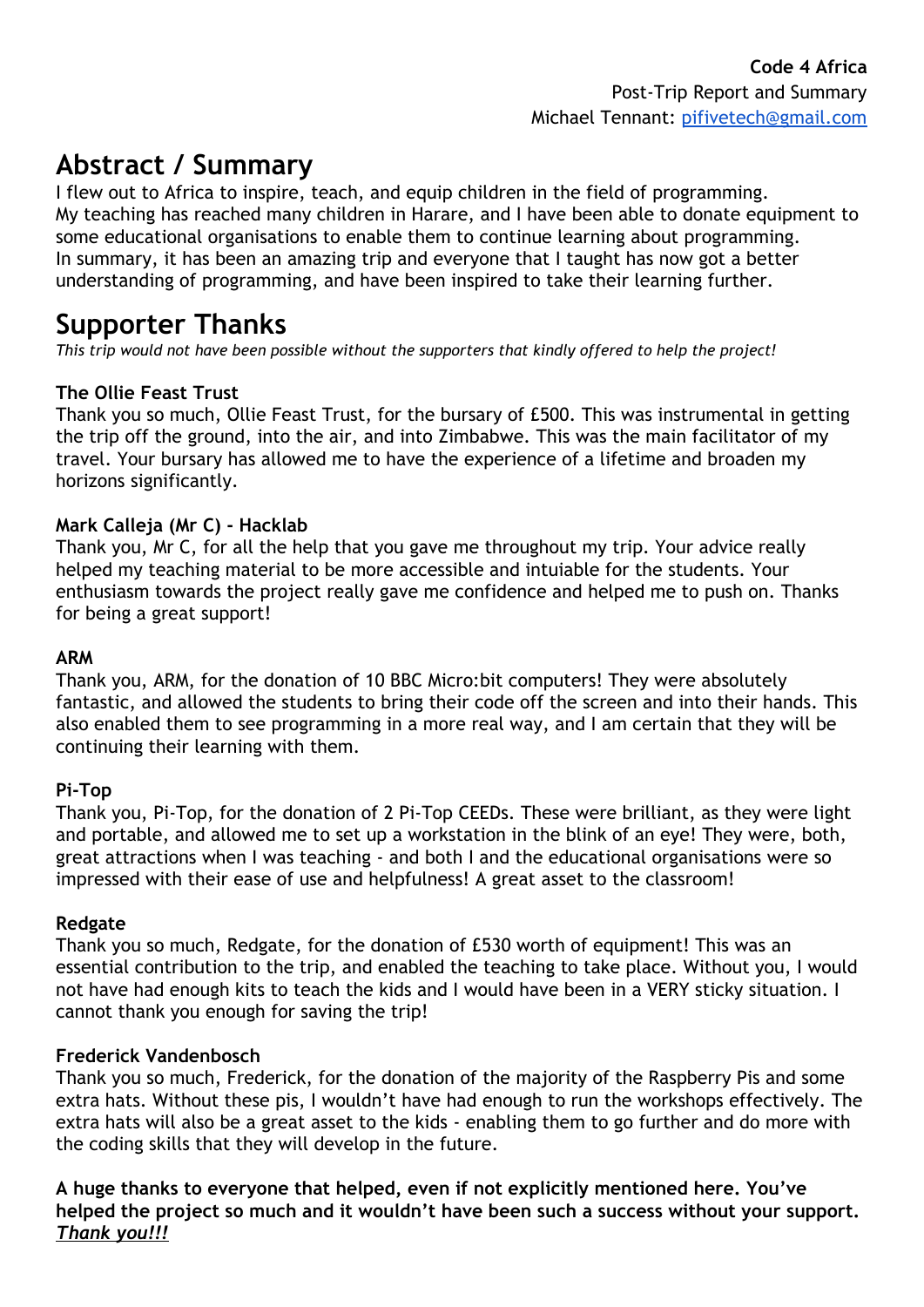# **Activity Details**

I flew out to Harare, Zimbabwe on the 23rd of July to inspire, teach, and equip children in the field of programming.

This started at Gateway Primary School.

This venue had screens, keyboards and mice that I could use. This was especially helpful as I was, unfortunately, unable to ship all of the screens, keyboards and mice that I had available. This allowed me to have one station per student.

As they were already being taught about Microsoft Word and Excel, they could follow my teaching without too much trouble.



I taught them to program a simple guessing game in python. They learnt about how a computer "*thinks*" and how to break a task down into smaller chunks.



One of my main methods in this regard is the *jam sandwich* analogy. This is where I pretend to be a robot, that follows instructions just as a computer may. This taught the kids that they can't just tell a robot to *make me a jam sandwich* unless it has already been taught how to do so. They had to go down to a more basic level, specifying to pick up the knife and open the butter before buttering the bread. The moment of realisation was when I couldn't get a slice of bread because I hadn't opened the bag yet!

After this, they understood the mindset of a programmer and how to structure a task for programming.

I then went through the guessing game with them and let them practice. I then asked them to tell me *how to run the game* just as they did in the *jam sandwich* analogy. This was how I introduced pseudocode to them, and I actively used this pseudocode in my explanation and walk-through of the code. In places where the code reused a concept taught in previous lines, I asked the students what they thought would be best for this line. Many of them recognised that we had already coded something similar, and could even start coding the line before I told them what to write. This reassured me that they were indeed learning, and not just copying what I had written on the board.

In the end, everyone managed to get their code working and understand how it worked. From some of the feedback from the children, they really enjoyed the lesson and many were amazed that they had told a computer what to do!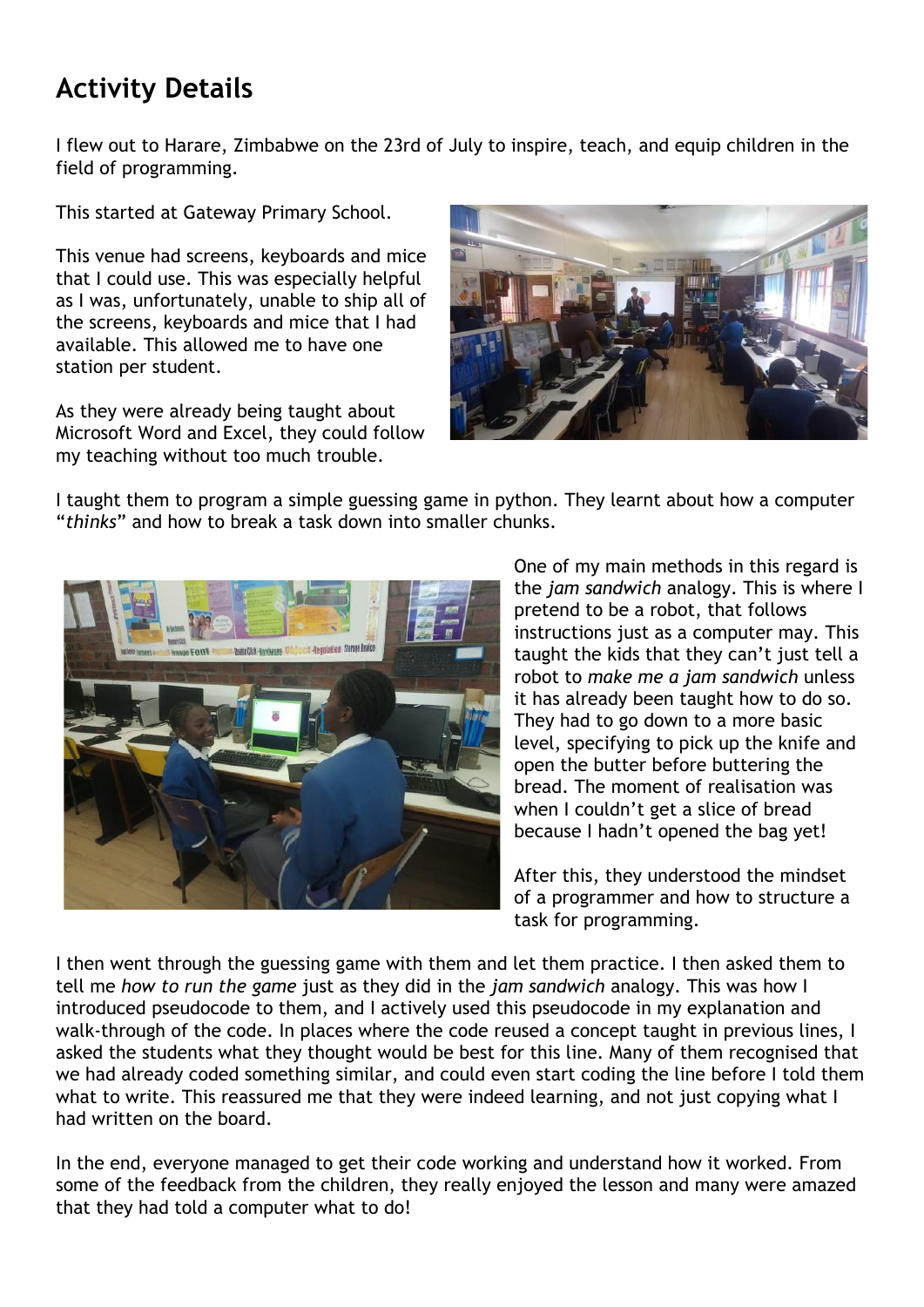

The next workshop that I taught was still at Gateway primary. However, I was teaching teachers from external organisations that had come to Gateway for the workshop. I was not teaching Gateway students this time around.

The adults had a much more intuitive grasp of the *jam sandwich* analogy, and many came up with intricacies and snags that I hadn't thought of myself!

However, many of these adults were not computer literate. For many, I had to explain concepts such as

shift vs CAPS-Lock and, with one, using a mouse. This was not something that I had anticipated, as I was not teaching in an extremely rural area and Harare is nothing like the mud huts that many are led to believe. Regardless, everybody got their code working and I believe that some did actually find it useful and now understand some basic programming concepts.

The idea with the teachers was to try to reach more students than I could teach in my time there, as I could not teach as much as I had initially wanted to due to the Zimbabwe elections closing schools much earlier than otherwise. Unfortunately, I do not believe this to have been entirely successful. However, I do think I have sparked an interest in some; such that they may research further and be able to teach programming in future. To fully enable teachers to start teaching in their own right, I would have had to run multiple workshops aimed at different abilities in order to catch some up, and deliver further material for teaching.

The next place that I visited was the Zimbabwe Maker Club. Here, the students had already done some work in Scratch, but many hadn't learnt this to an intuitive level yet. Here, I was

able to go through the *jam sandwich* analogy very quickly, and I was able to finish the guessing game with lots of time to spare. The python was new to the students, evident through some basic mistakes. However, these mistakes were quickly corrected and the students learnt their way around the language very quickly; even making some jokes in their code! I could then move on to teaching python further, in the context of BBC Micro:bits. The students were able to bring across much of what they had learnt in the previous task - and we managed to make a picture gallery for the BBC micro:bits very quickly - some going on to customise their code!